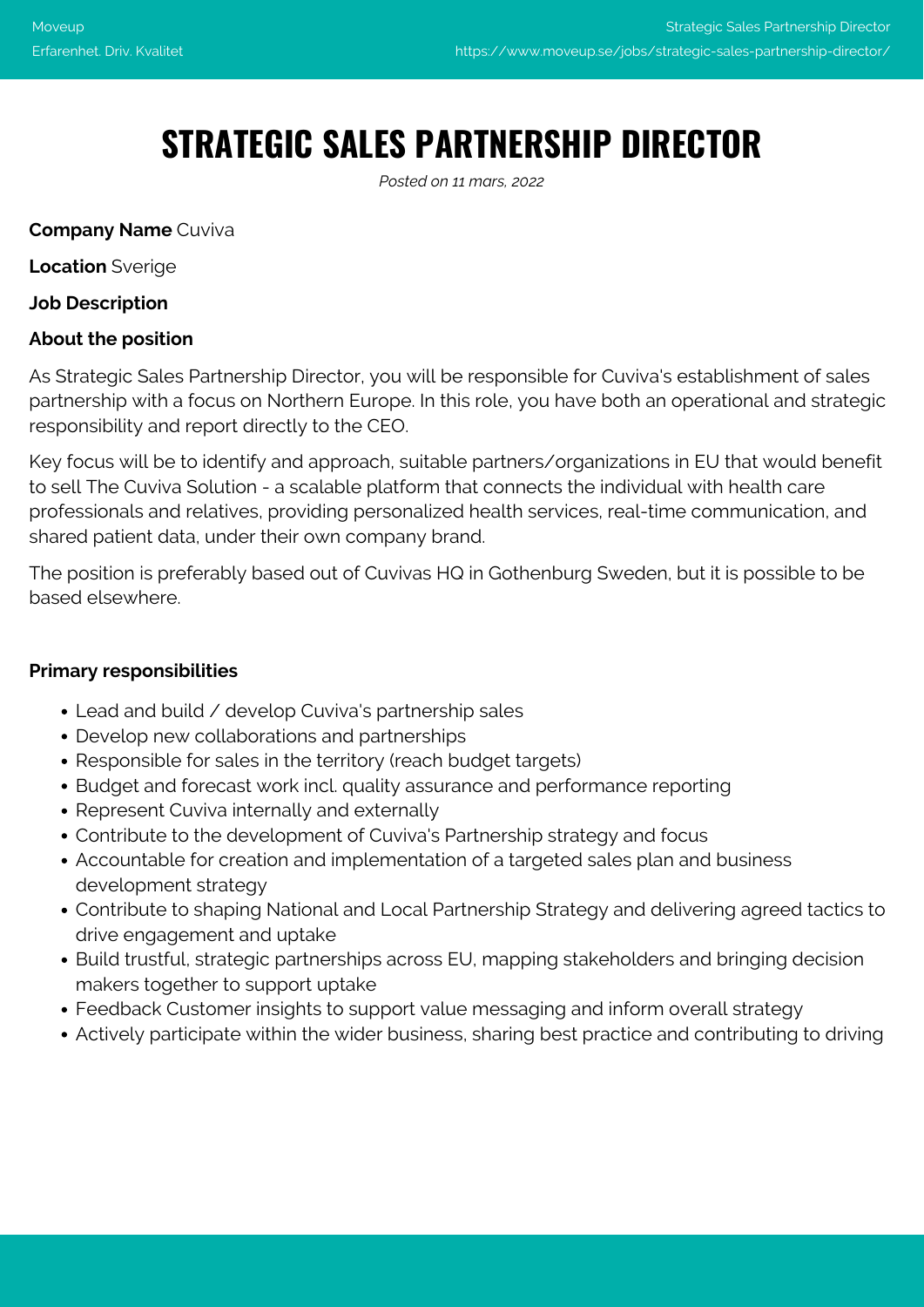business success

- Develop and maintain a deep understanding of the EU healthcare landscape and key drivers which may support the Cuviva value proposition
- Collaborate with customer stakeholders and strategic partners to help customers overcome barriers to adoption
- Give personal input and solutions at monthly business meetings

#### **Your background**

- Pharmaceutical/healthcare and/or business process software/cloud
- Account Management experience of more than 3 years mandatory
- Previous experience of service optimisation/patient pathway development
- Prior experience of delivering digital health solutions is preferred
- Previous experience in sales of business-related software is an advantage
- Accustomed to working with procurements

A plus is of course a broad network in the healthcare sector both here in Sweden and in any Nordic or European market.

#### **Personal skills**

- Excellent communication skills (able to run presentations in front of large audiences)
- Good interpersonal skills in multi cultural congresses, quick to establish contact
- Self starter, ambitious (able to work alone in the field)
- Structured (able to develop and follow business plans, priorities and organizing the sales work)
- Business awareness and high motivation for sales

## **How to apply!**

This recruitment is handled by our recruitment partner, Moveup Consulting AB.

To apply, please send your CV and a cover letter to

[Annie.sjolund@moveup.se](mailto:Annie.sjolund@moveup.se)

If you have questions regarding Cuviva or this open position, please contact

Annie Sjölund 0733 60 29 84